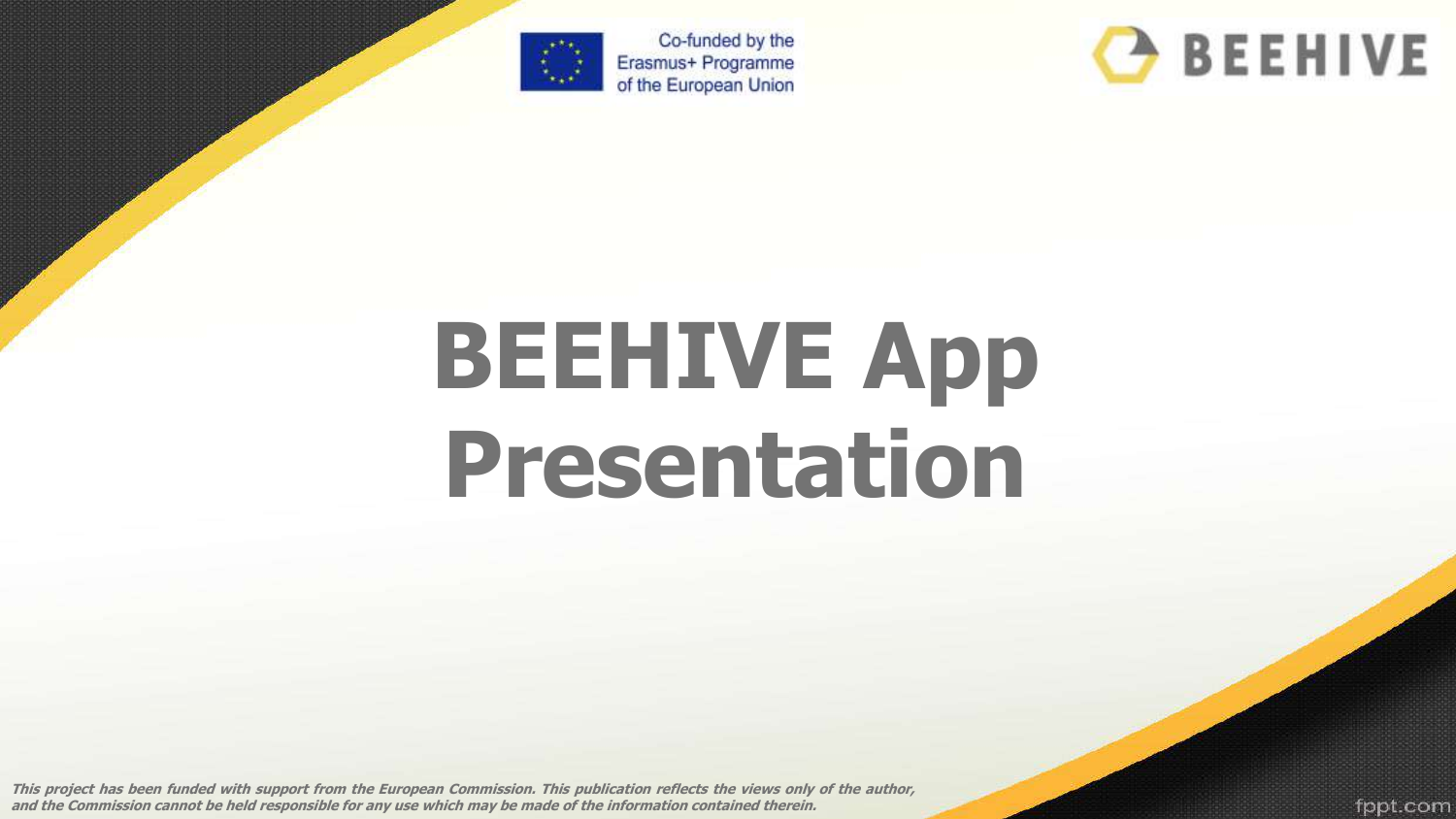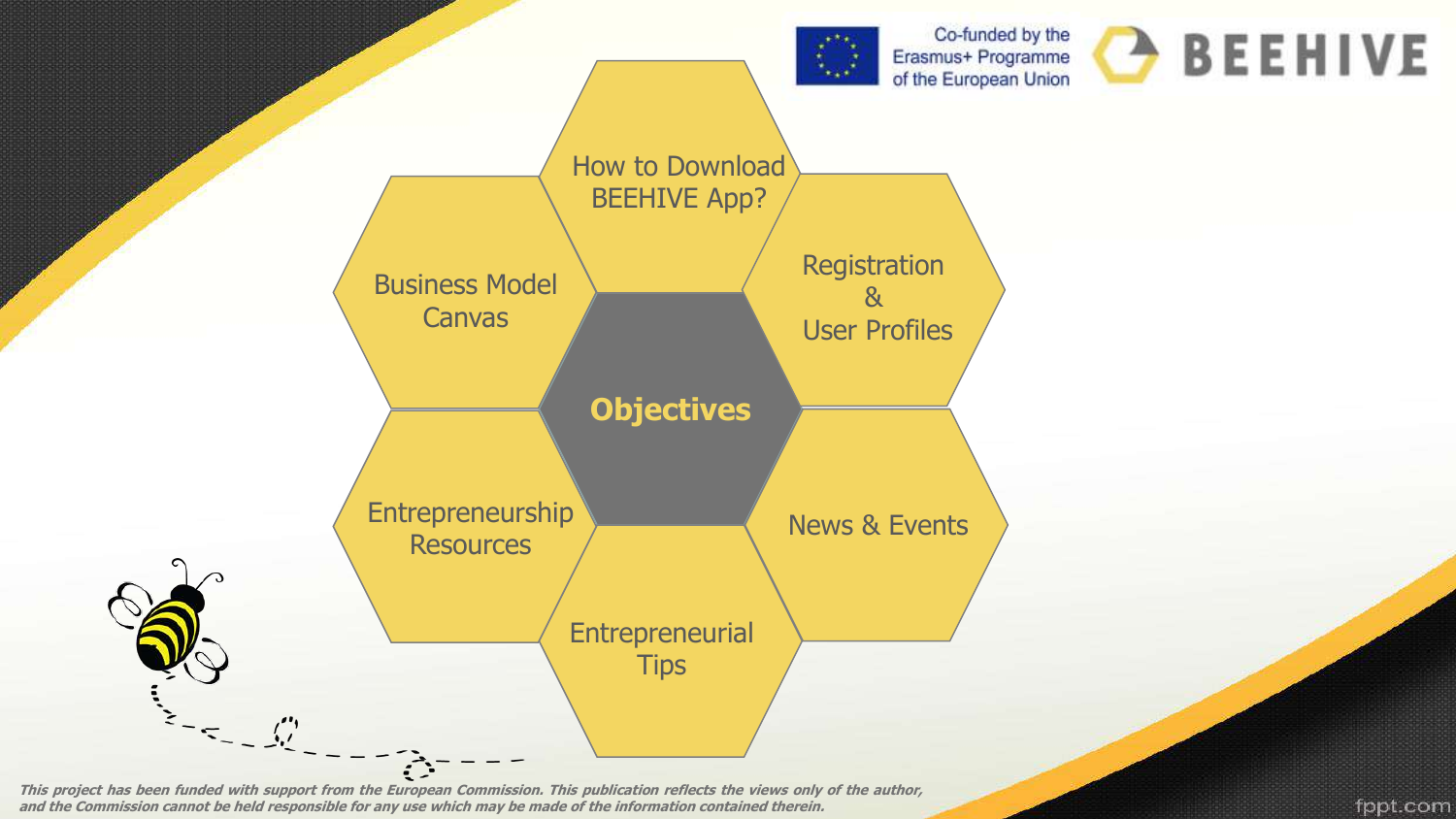



**Objectives**

 $\checkmark$  Access to business start-up support and entrepreneurship resources  $\checkmark$  Concise, clear and inspirational entrepreneurial tips  $\checkmark$  Options for networking, interaction and exchange of information between BEEHIVE partners and BEEHIVE App registered users

This project has been funded with support from the European Commission. This publication reflects the views only of the author, and the Commission cannot be held responsible for any use which may be made of the information contained therein.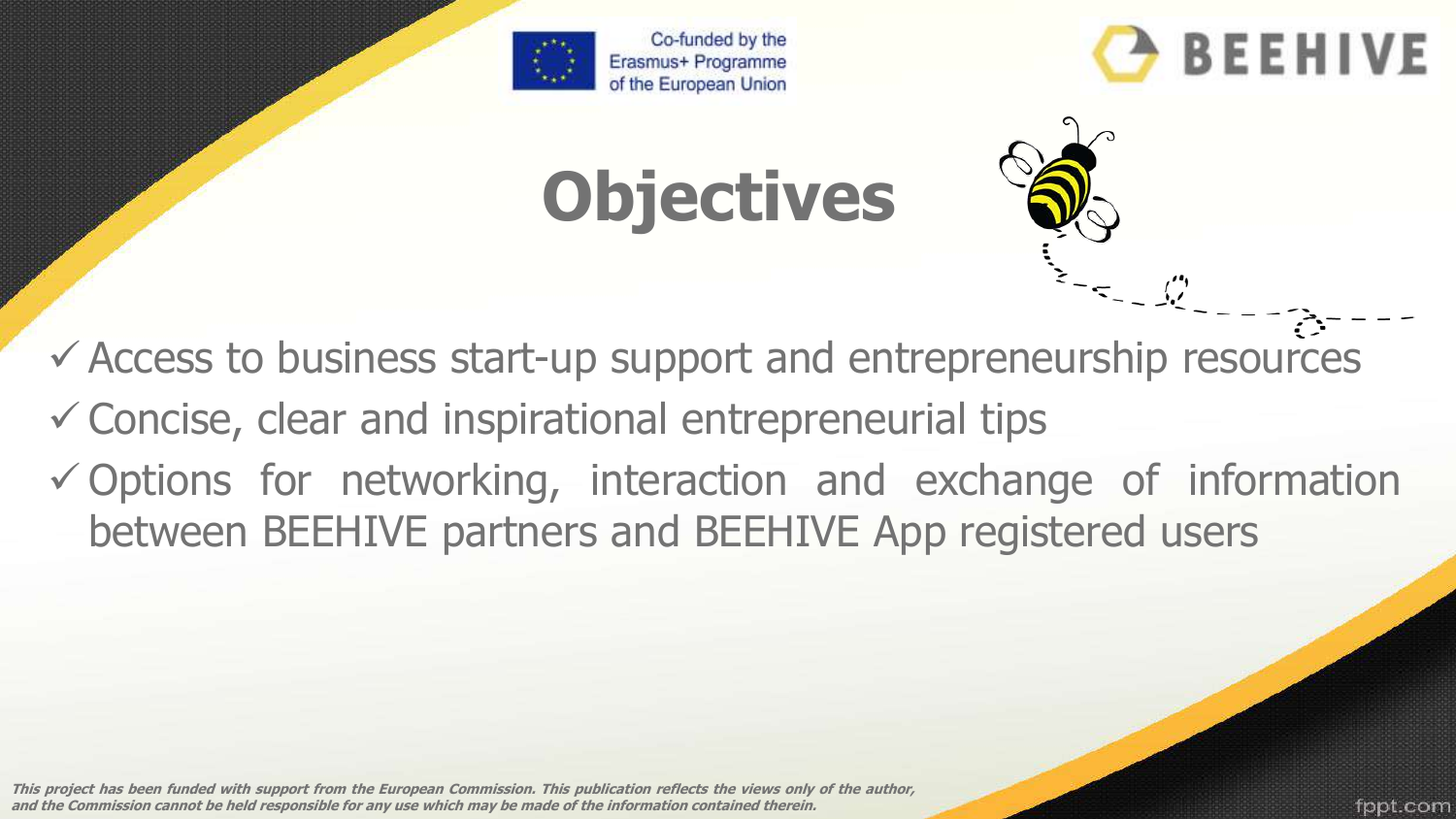



### **About BEEHIVE App**

This project has been funded with support from the European Commission. This publication reflects the views only of the author, and the Commission cannot be held responsible for any use which may be made of the information contained therein.

**Registration** 

**Profiles** 

fppt.com

**Sections** 

**Messages** 

**Saving & Sharing Info**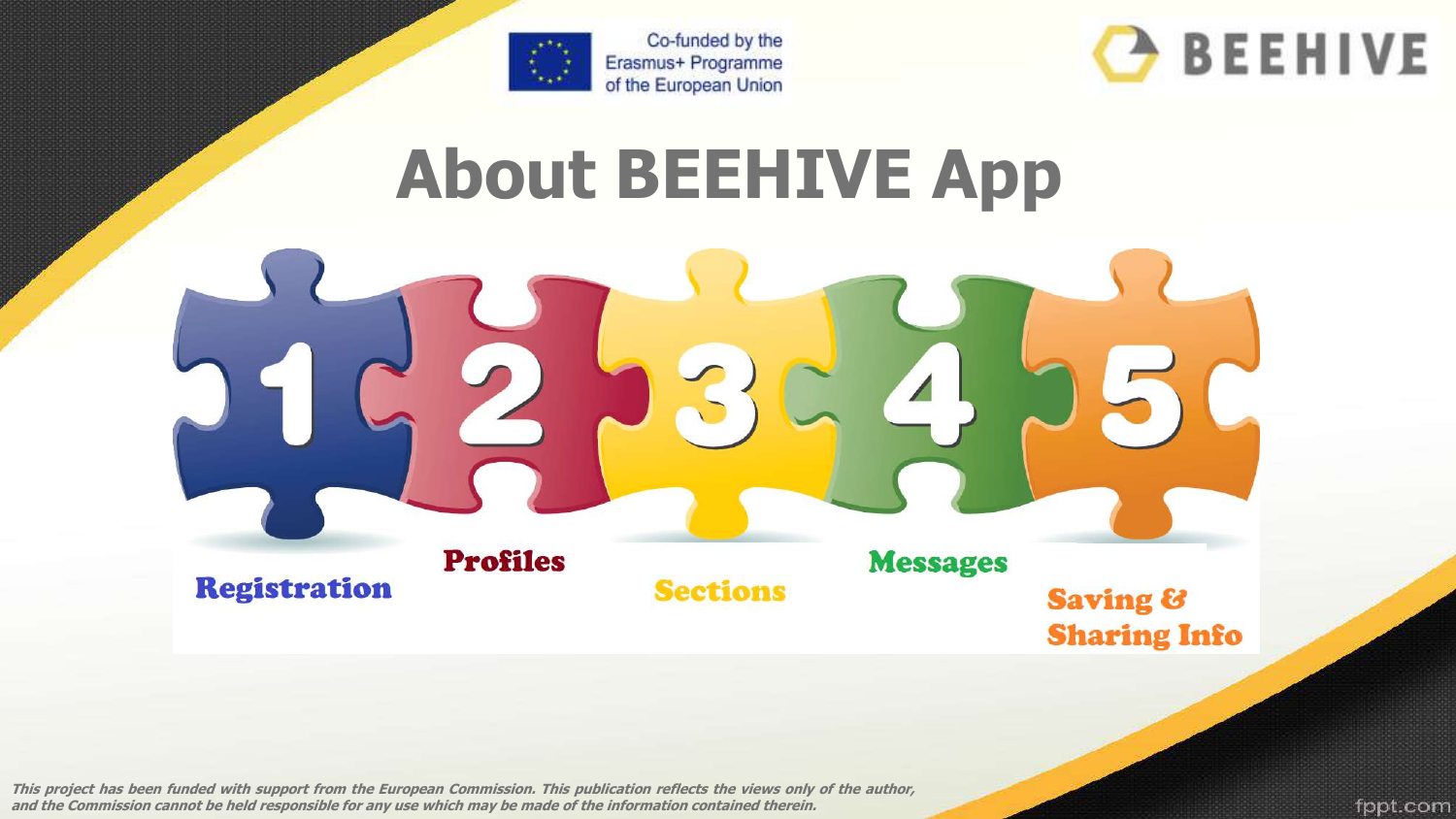



fppt.com

## **How to Download BEEHIVE App?**

| A1 BG<br>日(で :ull ull 74% ID 12:20 PM<br>VIVACOM                                                                                                               | App Store  II 3G<br>12:18<br><apps< th=""></apps<>                                                      |
|----------------------------------------------------------------------------------------------------------------------------------------------------------------|---------------------------------------------------------------------------------------------------------|
| Google Play<br>$\alpha$<br>$\ddot{\cdot}$<br>$\leftarrow$<br><b>BEEHIVE</b><br>Arimax Ltd.<br>BEEHIVE<br>Education<br><b>UNINSTALL</b><br><b>OPEN</b><br>Mhath | <b>REFHIVE Erasmus+</b><br>11.2.4(1.2.4)<br>Expires in 28 days<br><b>INSTALL</b><br><b>What to Test</b> |
|                                                                                                                                                                | Everything                                                                                              |
| Fixed bugs                                                                                                                                                     | <b>Send Beta Feedback</b><br>$\sim$                                                                     |
| Rate this app                                                                                                                                                  | <b>Beta Program Website</b><br>$\odot$                                                                  |
| <b>GET IT ON</b><br>Google Play                                                                                                                                | Download on the<br><b>App Store</b>                                                                     |
|                                                                                                                                                                | <b>Previous Builds</b>                                                                                  |
| $\triangleleft$<br>O<br>Ω                                                                                                                                      | <b>Privacy Policy</b><br>X.                                                                             |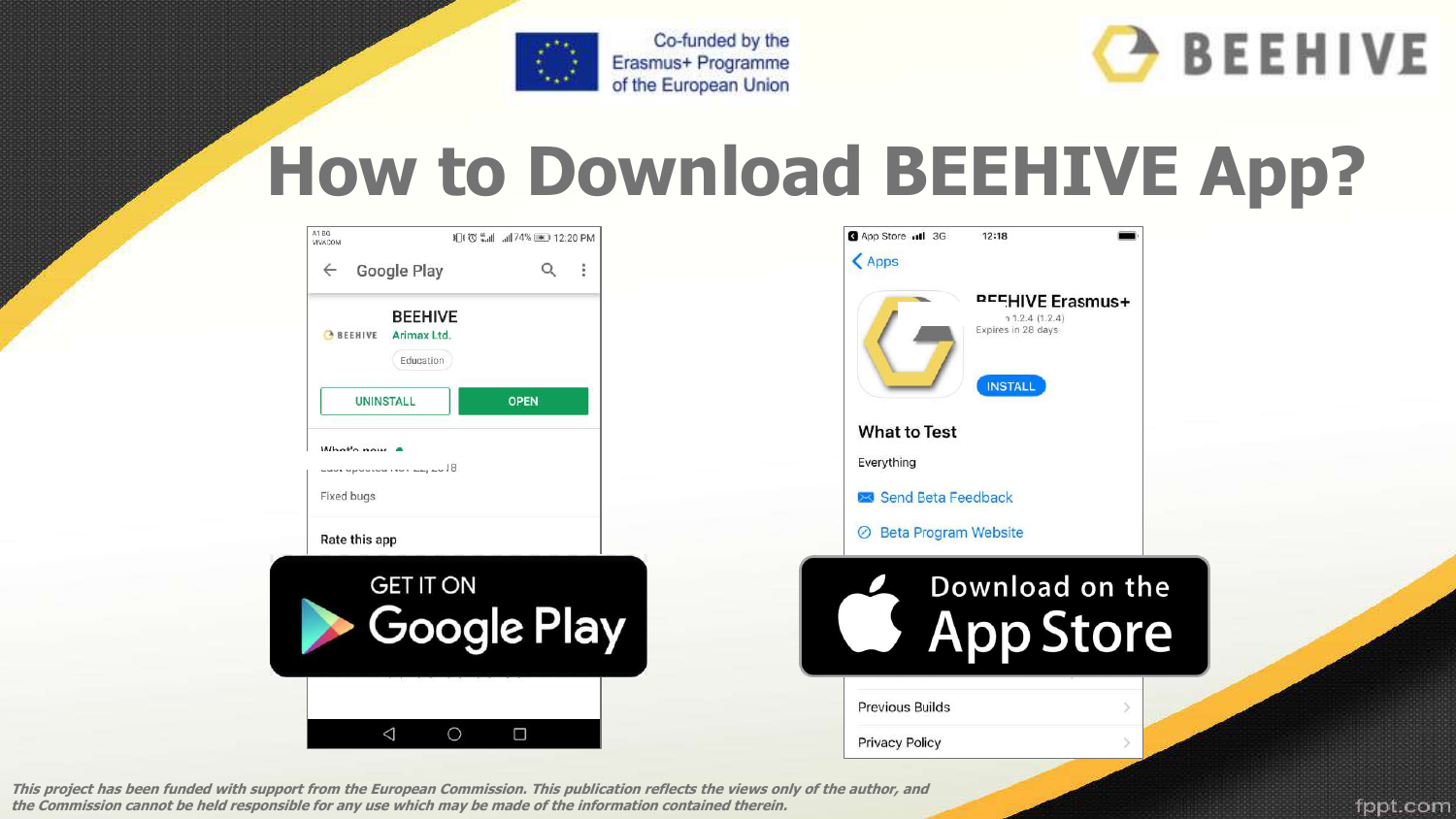

## **BEEHIVE App Initial Screens**



This project has been funded with support from the European Commission. This publication reflects the views only of the author, and the Commission cannot be held responsible for any use which may be made of the information contained therein.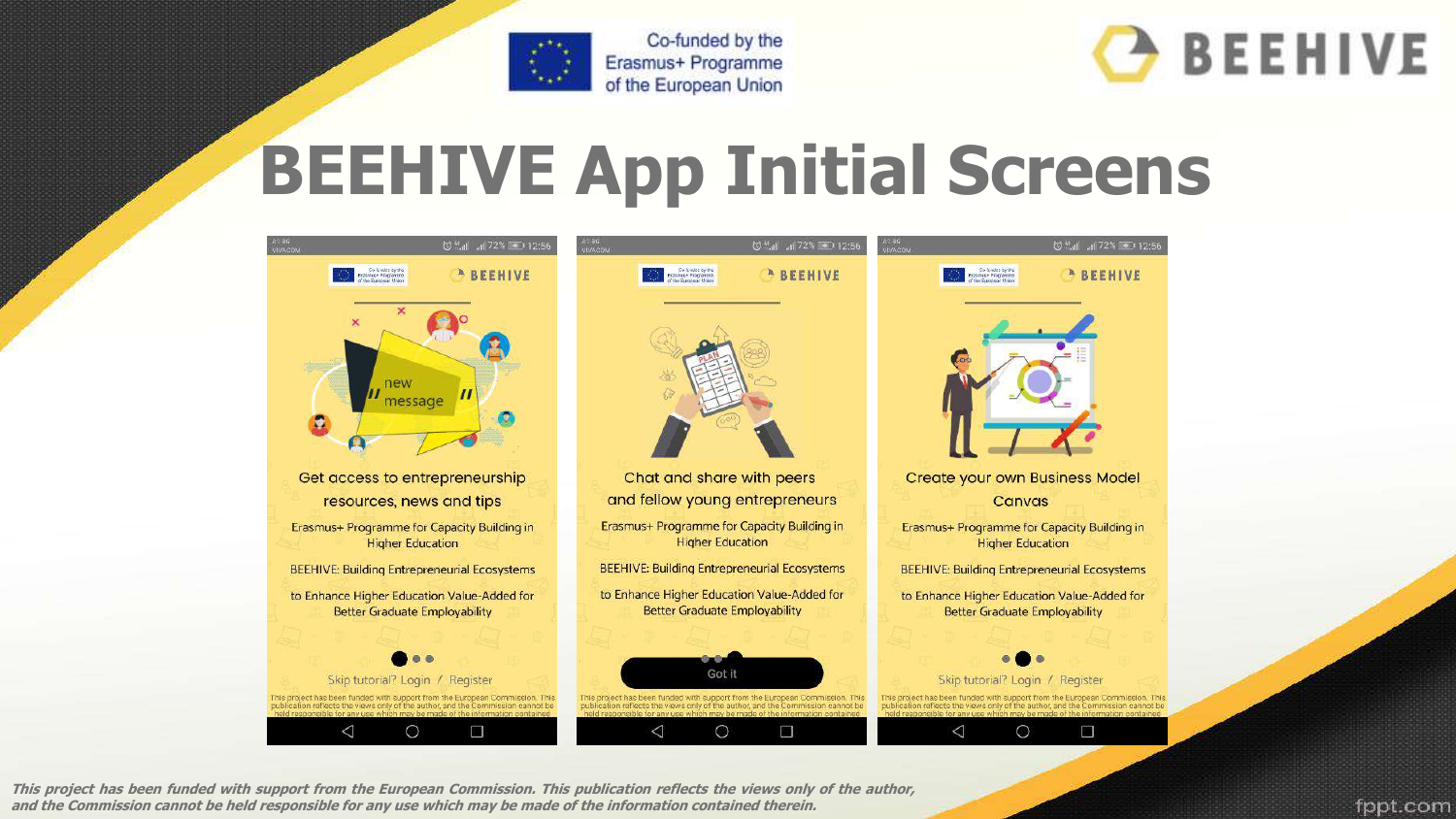

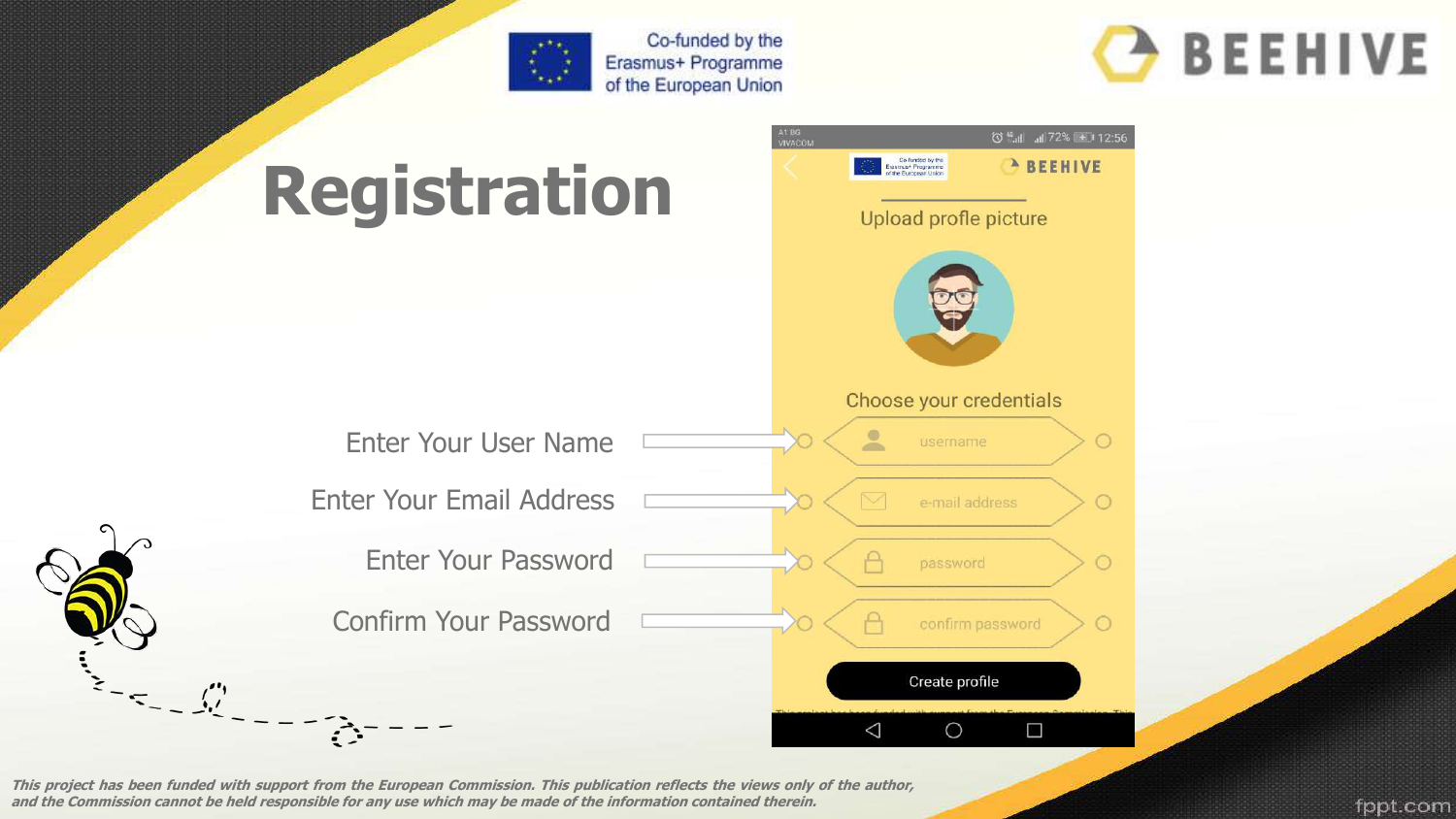



#### **App User Profiles**

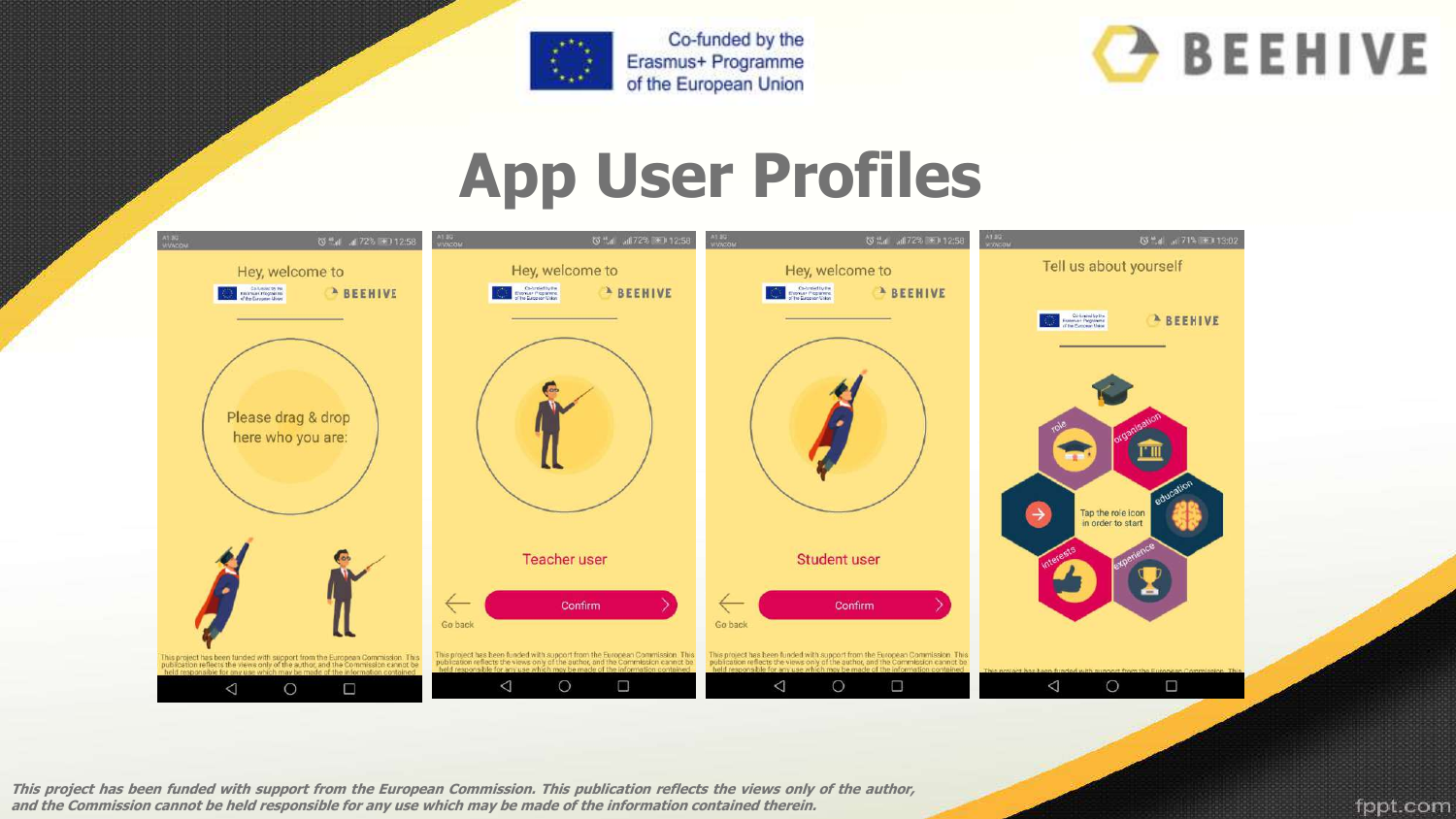



#### **News and Events**



| ீ.ரி (தூ                                                                                                                                                                                                            | 11:27 ◎                                | <b>Call Car</b>                                                                                                                                                                                                                                                                                                                                                        |  |  |
|---------------------------------------------------------------------------------------------------------------------------------------------------------------------------------------------------------------------|----------------------------------------|------------------------------------------------------------------------------------------------------------------------------------------------------------------------------------------------------------------------------------------------------------------------------------------------------------------------------------------------------------------------|--|--|
| rided by the<br><b>A BEENIVE</b><br>Programmer<br>Spaar Chees                                                                                                                                                       | Carlanded by the<br>Especial Programme | <b>A BEENIVE</b>                                                                                                                                                                                                                                                                                                                                                       |  |  |
| <b>DURES . DCOMMENTS .</b>                                                                                                                                                                                          |                                        | · OVIEWS · OLIKES · OCOMMENTS ·                                                                                                                                                                                                                                                                                                                                        |  |  |
| <b>IVE Label Awards</b><br>d October 2019                                                                                                                                                                           |                                        | <b>BEEHIVE International Pitch Event</b><br><b>Mapua University</b>                                                                                                                                                                                                                                                                                                    |  |  |
|                                                                                                                                                                                                                     | <b>A BEEHIVE</b>                       | Co-funded by the<br>Ennomine Program<br>of the European Links                                                                                                                                                                                                                                                                                                          |  |  |
| BEEHIVE                                                                                                                                                                                                             | <b>FINAL PARTMER</b>                   | <b>BEEHIVE INTERNATIONAL CONFERENCE</b><br><b>BEENIVE INTERNATIONAL PITCH EVENT AND</b><br><b>MEETING</b>                                                                                                                                                                                                                                                              |  |  |
|                                                                                                                                                                                                                     |                                        | HOSTED BY: A ANAPUA                                                                                                                                                                                                                                                                                                                                                    |  |  |
| 10/02/19 Varna, Bulgaria                                                                                                                                                                                            |                                        | 09/11/19 Manila, Philippines                                                                                                                                                                                                                                                                                                                                           |  |  |
| announce that on 2 October<br>ork of the BEEHIVE project<br>e project partner universities<br>Philippines (in comparison<br>ed three) were awarded the<br>below). The five universities<br>ent the piloting BEEHIVE |                                        | The BEEHIVE International Pitch Event was intended<br>at and was be attended by over 40 relevant project<br>external stakeholders such as business investors,<br>business angels and companies representatives. You<br>may match the whole event on the link below:<br>https://www.youtube.com/watch?v=ffo2XVRD0nM&<br>feature=share&fbclid=lwAR3lKjPYiQpJ_jm9YG9OOftj |  |  |
| ire completed in line with the<br>es. The BEEHIVE awarding body<br>tives of all five Programme                                                                                                                      | VogigLZ9FpETskXfMQnQlFG3cZzwNS66ufA    | This project has been funded with support from the European Commission. This publication reflects<br>the views only of the author, and the Commission cannot be held responsible for any use which may<br>be raised for the author,                                                                                                                                    |  |  |
| in BEEHIVE, namely Varna<br>ement (Bulgaria), University of<br>teykjavik University (Iceland),<br>Italy) and WestBIC (Ireland). The<br>anted for universities' outstanding                                          |                                        |                                                                                                                                                                                                                                                                                                                                                                        |  |  |
| hievement in building and<br>e university entrepreneurial<br>EHIVE Label is valid for two                                                                                                                           |                                        |                                                                                                                                                                                                                                                                                                                                                                        |  |  |
| tober 2021 and in line with the<br>In Procedure Guidelines, the<br>are invited to consider a renewal<br>nonths after the Label's expiration                                                                         |                                        |                                                                                                                                                                                                                                                                                                                                                                        |  |  |
|                                                                                                                                                                                                                     |                                        |                                                                                                                                                                                                                                                                                                                                                                        |  |  |
|                                                                                                                                                                                                                     |                                        |                                                                                                                                                                                                                                                                                                                                                                        |  |  |

This project has been funded with support from the European Commission. This publication reflects the views only of the author, and the Commission cannot be held responsible for any use which may be made of the information contained therein.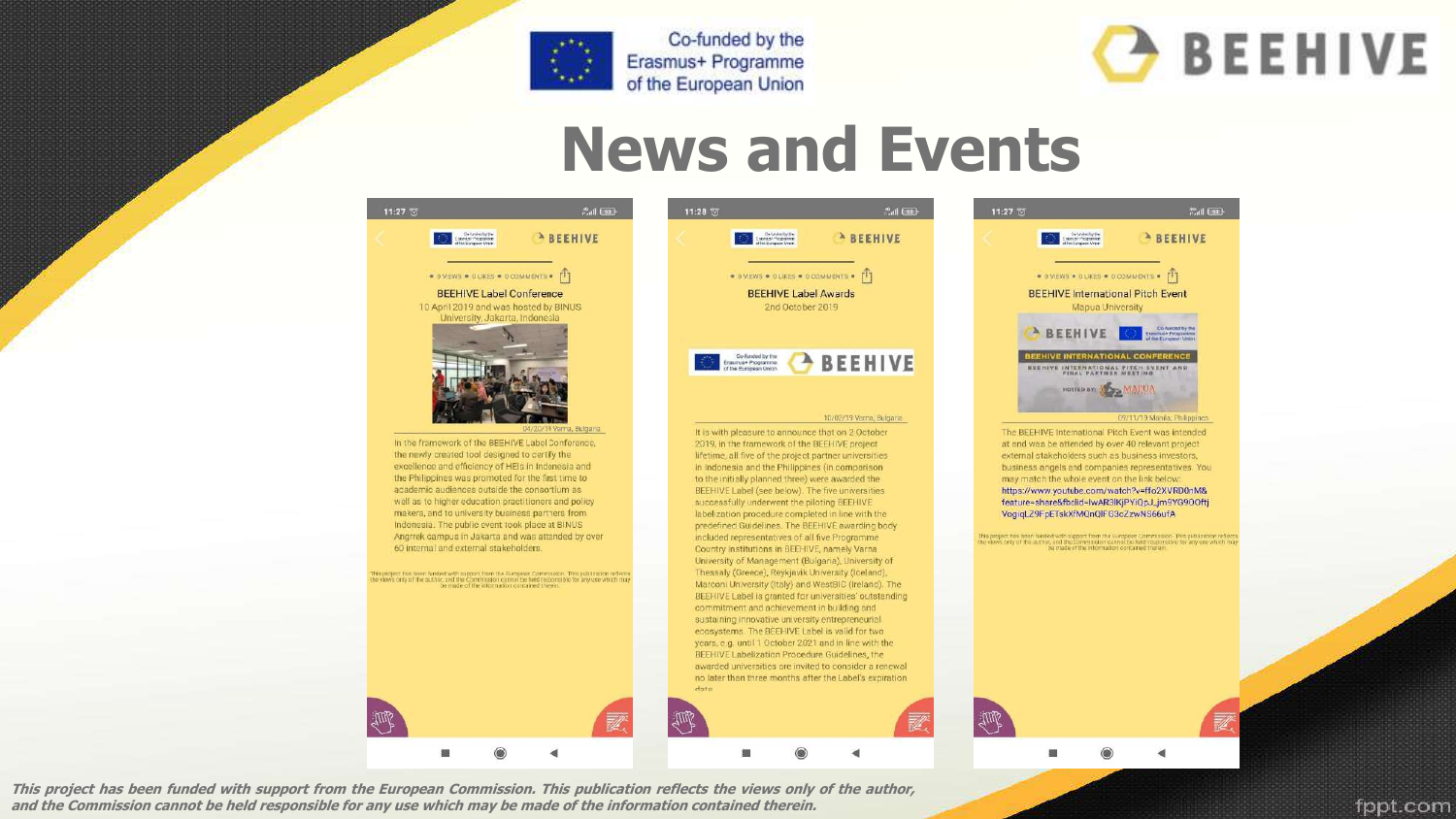



#### **Entrepreneurial Tips**



This project has been funded with support from the European Commission. This publication reflects the views only of the author, and the Commission cannot be held responsible for any use which may be made of the information contained therein.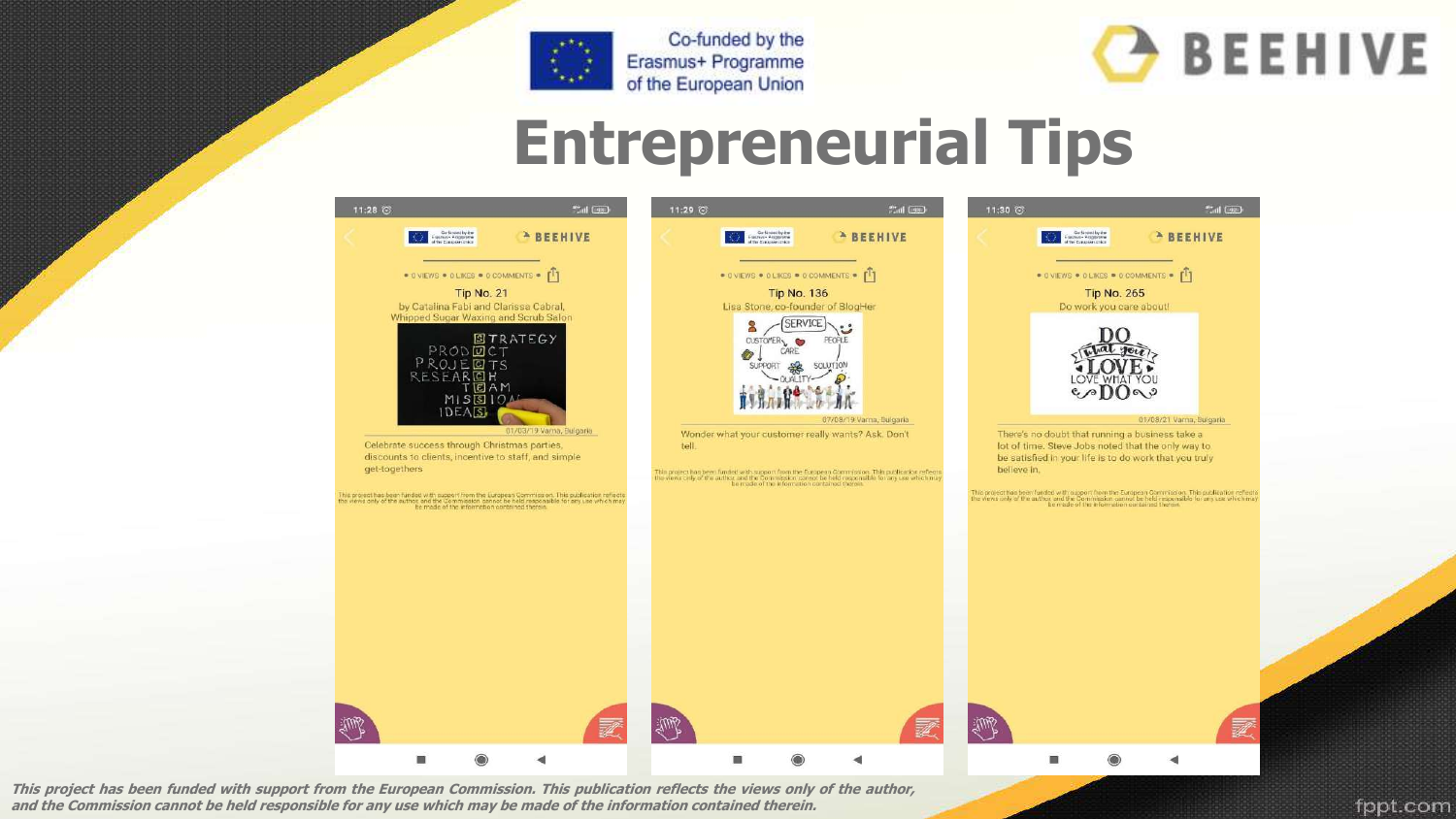



#### **Entrepreneurship Resources**



This project has been funded with support from the European Commission. This publication reflects the views only of the author, and the Commission cannot be held responsible for any use which may be made of the information contained therein.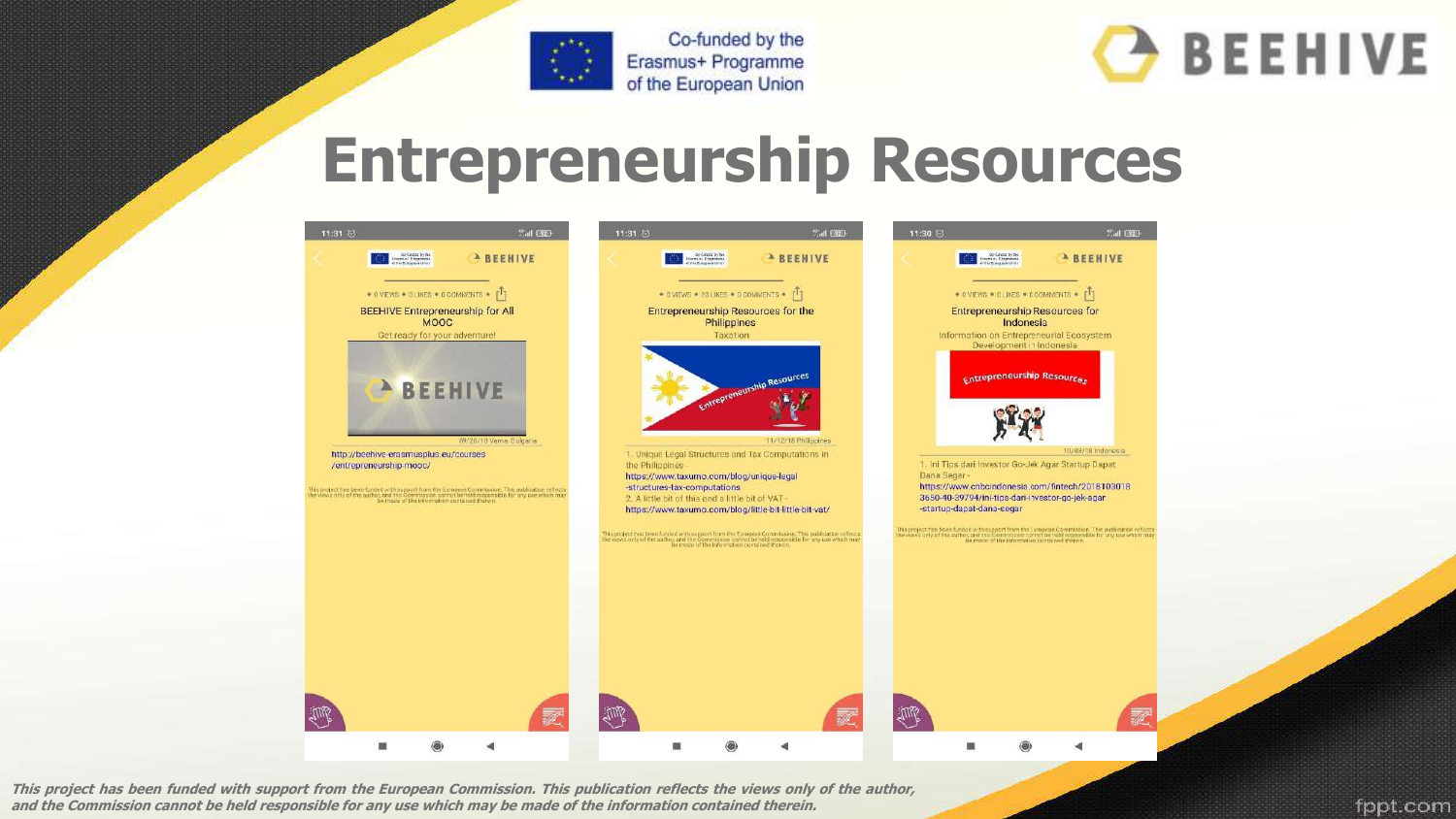



#### **Business Model Canvas**